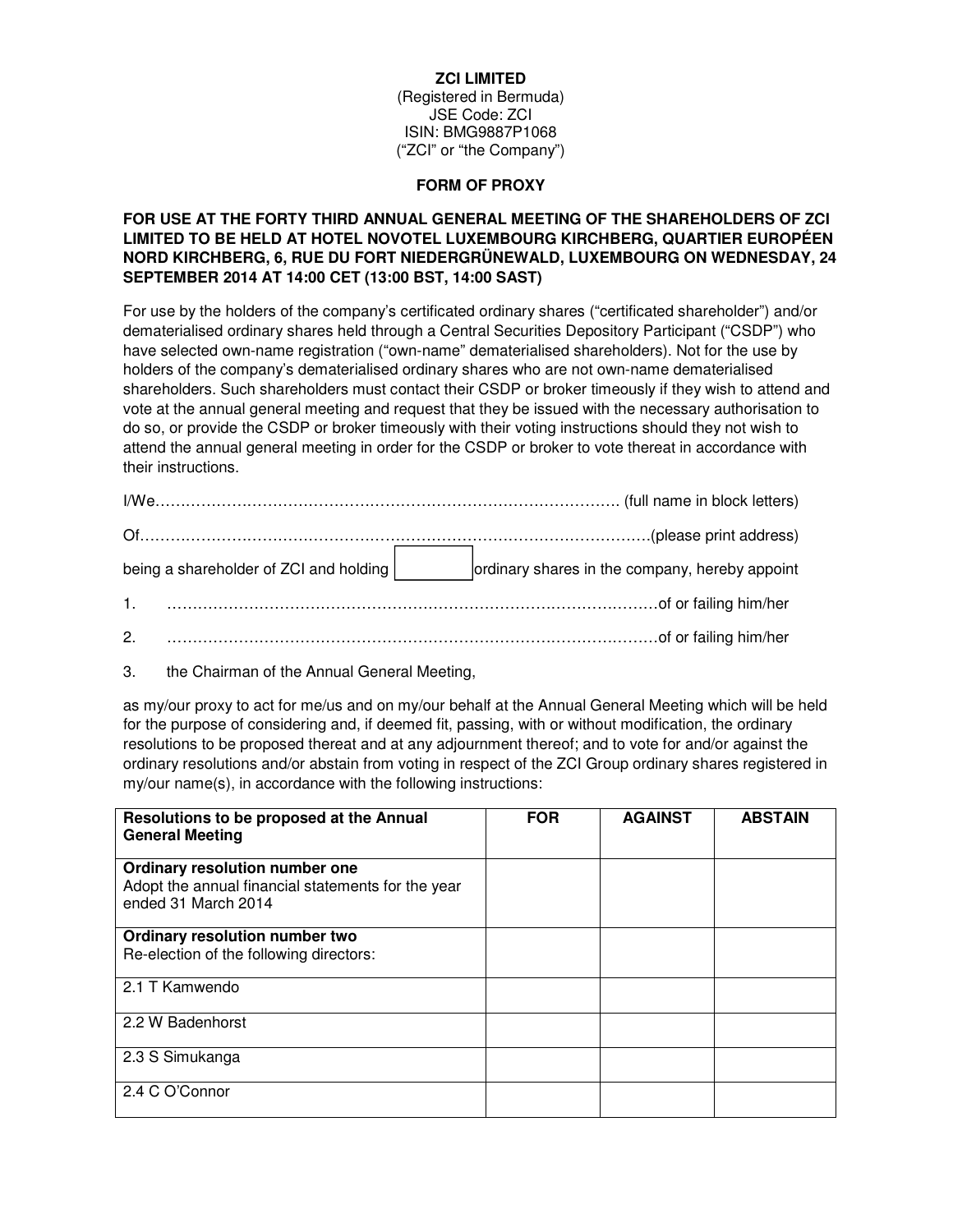| 2.5 M Clerc                                                                                                                                                                                                   |  |  |
|---------------------------------------------------------------------------------------------------------------------------------------------------------------------------------------------------------------|--|--|
| 2.6 J Lungu                                                                                                                                                                                                   |  |  |
| <b>Ordinary Resolution number three</b><br>To elect the following directors of the company as<br>the members of the audit committee of the company<br>until the conclusion of the next AGM of the<br>company: |  |  |
| 3.1 C O'Connor                                                                                                                                                                                                |  |  |
| 3.2 S Simukanga                                                                                                                                                                                               |  |  |
| 3.3 M Clerc                                                                                                                                                                                                   |  |  |
| Ordinary resolution number four<br>Ratify and approve all actions taken by the directors<br>of ZCI to the date of this Annual General Meeting                                                                 |  |  |
| Ordinary resolution number five<br>Approve the remuneration of the directors for the<br>period ended 31 March 2014                                                                                            |  |  |
| Ordinary resolution number six<br>Reappointment of auditors and to fix remuneration                                                                                                                           |  |  |
| Special resolution number one<br>General authority to repurchase shares                                                                                                                                       |  |  |

\*Please indicate with an "X" in the appropriate spaces above how you wish your votes to be cast.

Unless otherwise instructed, my/our proxy may vote as he/she thinks fit.

Signed at ………………………………………………(place) on…………………………….. (date) 2014

Member's signature………………………………………………………………………………………….

Assisted by (if applicable)……………………………………………………………………….………..

**Please read the notes on the reverse side.** 

# **NOTES**

- 1. This form proxy is to be completed only by those members who are:
	- (a) holding shares in a certificated form; or
	- (b) recorded in the sub-register in electronic form in their "own name".
- 2. Members who have dematerialised their shares other than own-name dematerialised shareholders, and who wish to attend the annual general meeting must contact their Central Securities Depository Participant ("CSDP") or broker who will furnish them with the necessary authority to attend the annual general meeting, or they must instruct their CSDP or broker as to